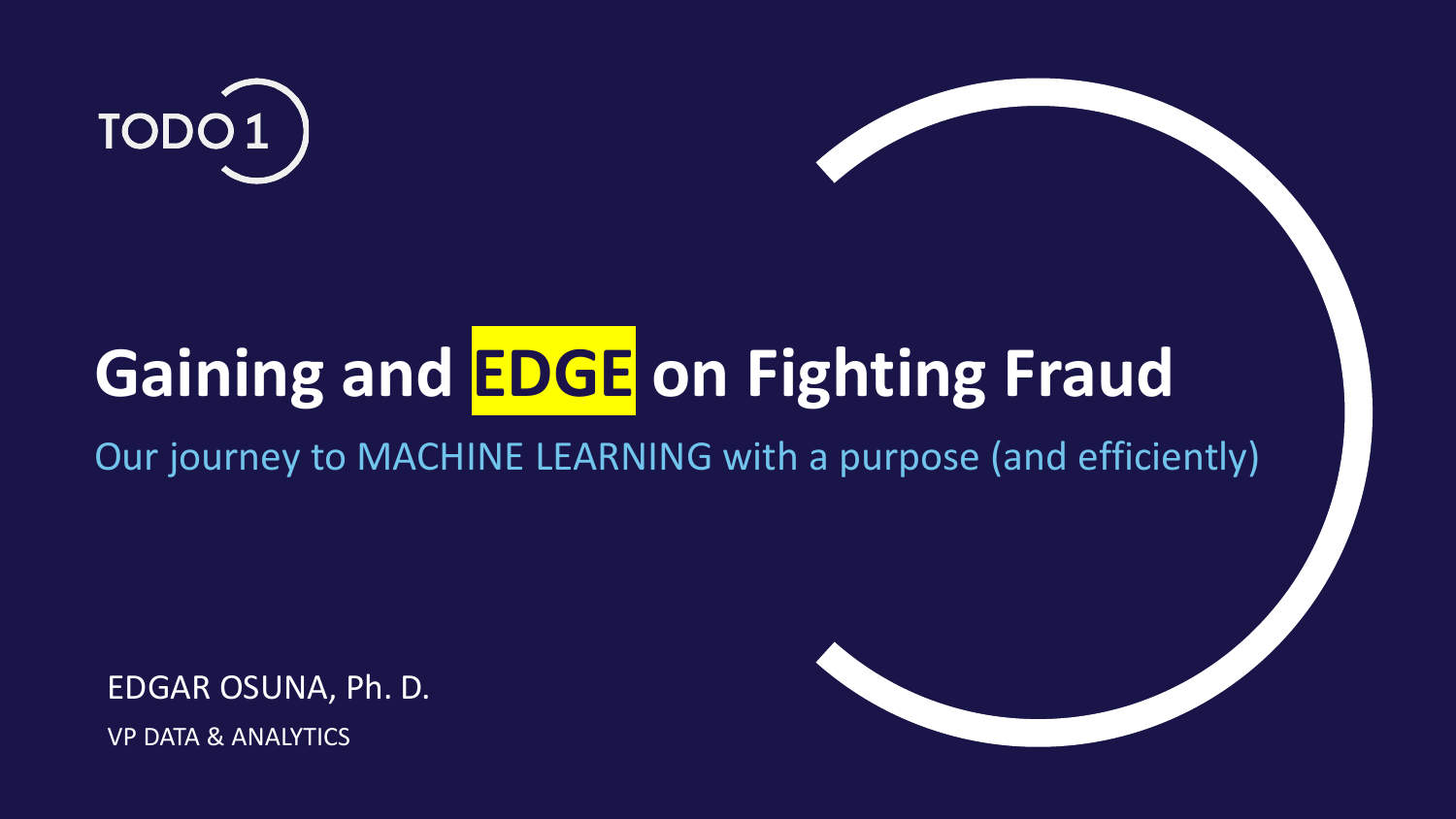



- About TODO1
- Use case summary
- Knime + Cloud = Results
- Knime + Cloud + **EDGE** = Better Results
- Challenges and next steps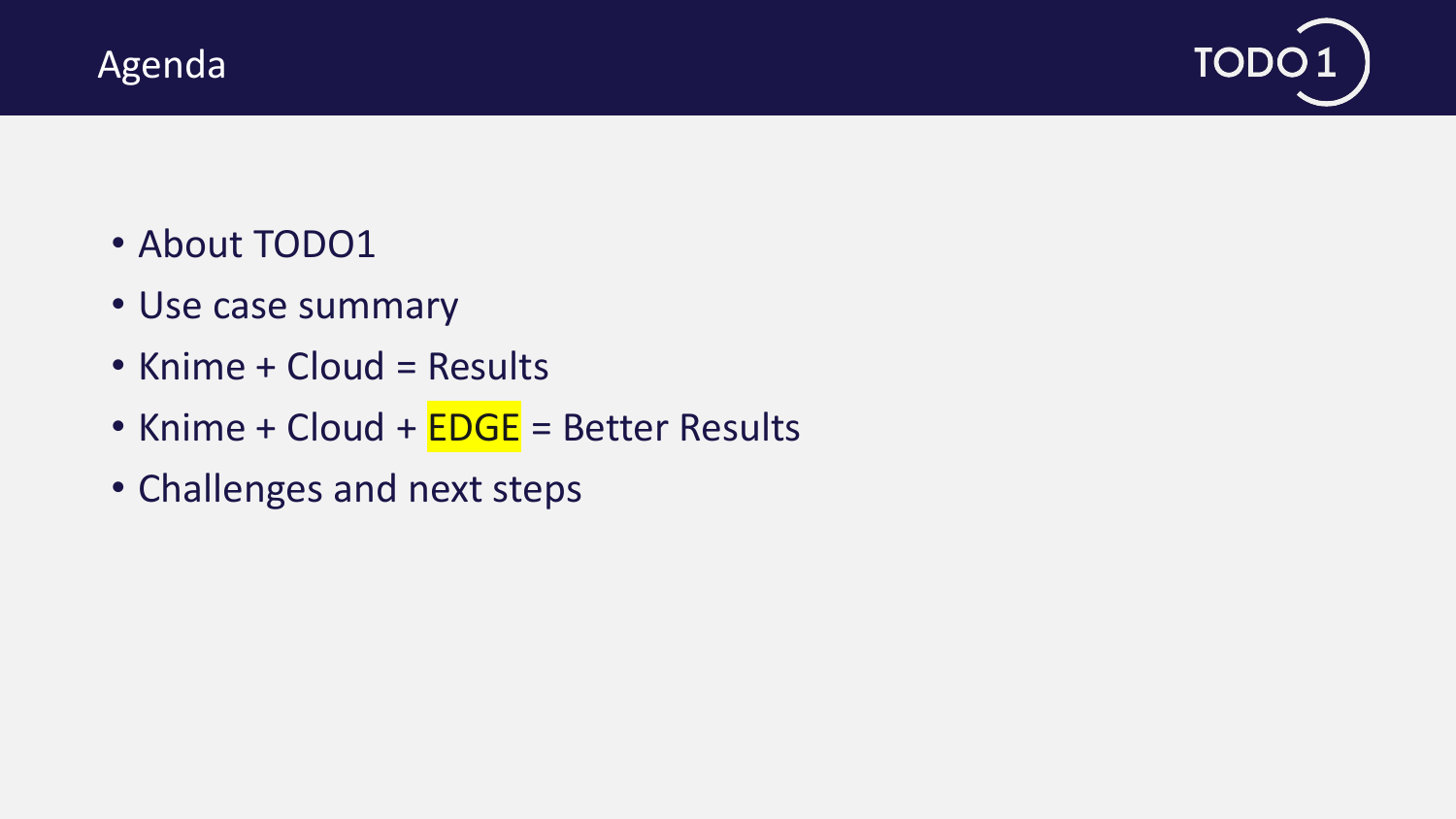

- Mission to humanize the interaction between customers and their financial institutions through our Digital Banking Multichannel solution
- Born from DNA of leading Latam Banks and operating for 20+ years
- 500+ Employees in Latam and US
- Processing 7.5+ Billion transactions per year for 15+ million customers
- Relatively new to the Cloud and Machine Learning landscapes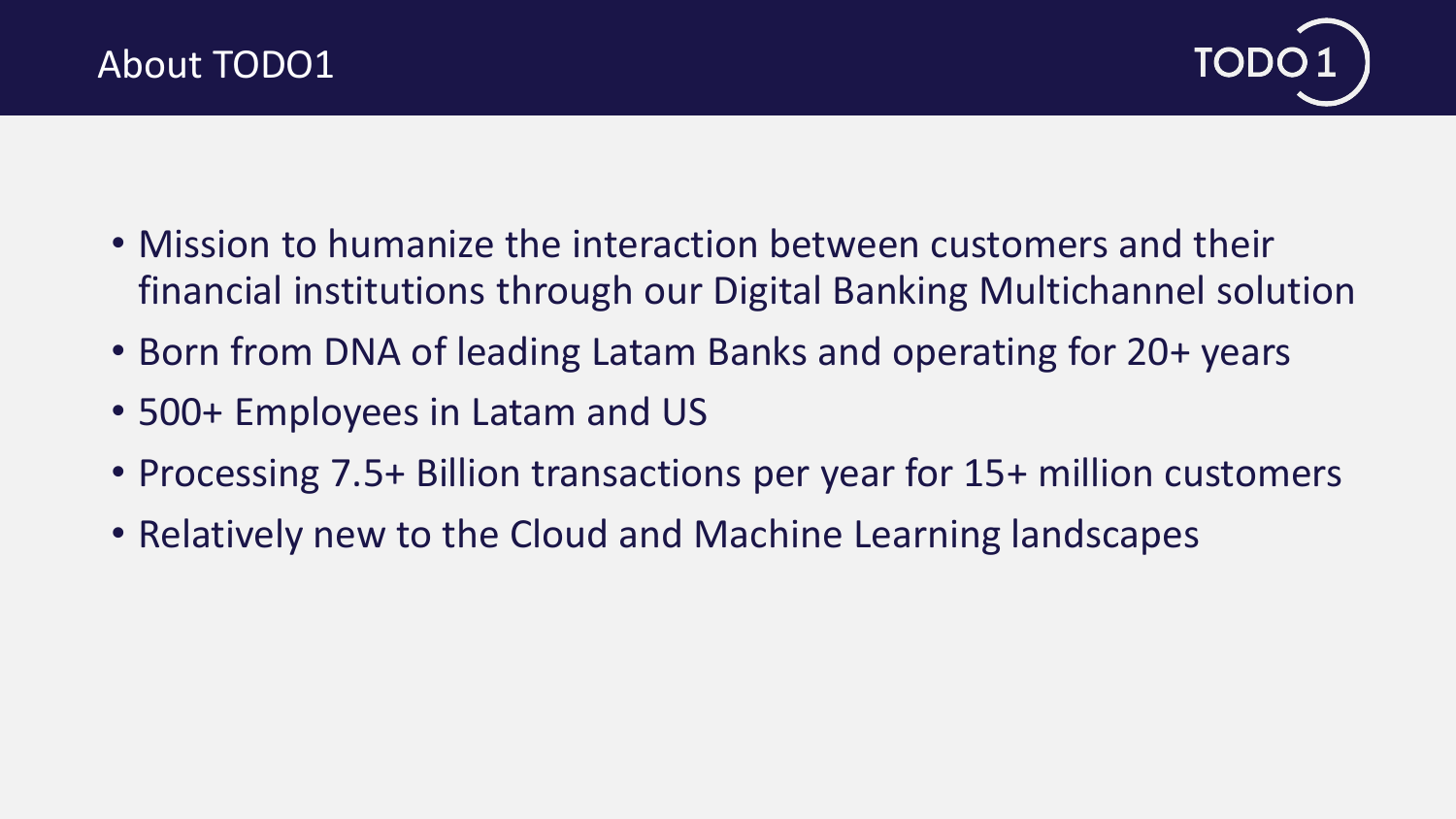

- Transactional fraud mitigation in the digital interactions between [financial] institutions and their customers
- Typical digital interactions include Login, password change, personal information update, transfers and all types of payments, etc.
- Profiler leverages on a wide array of machine learning models using customer's behavior, device information, biometrics, fraud patterns and context to provide real-time decision capabilities to fight fraud
- Can run integrated with TODO1's other solutions or standalone
- Fully hosted and maintained by TODO1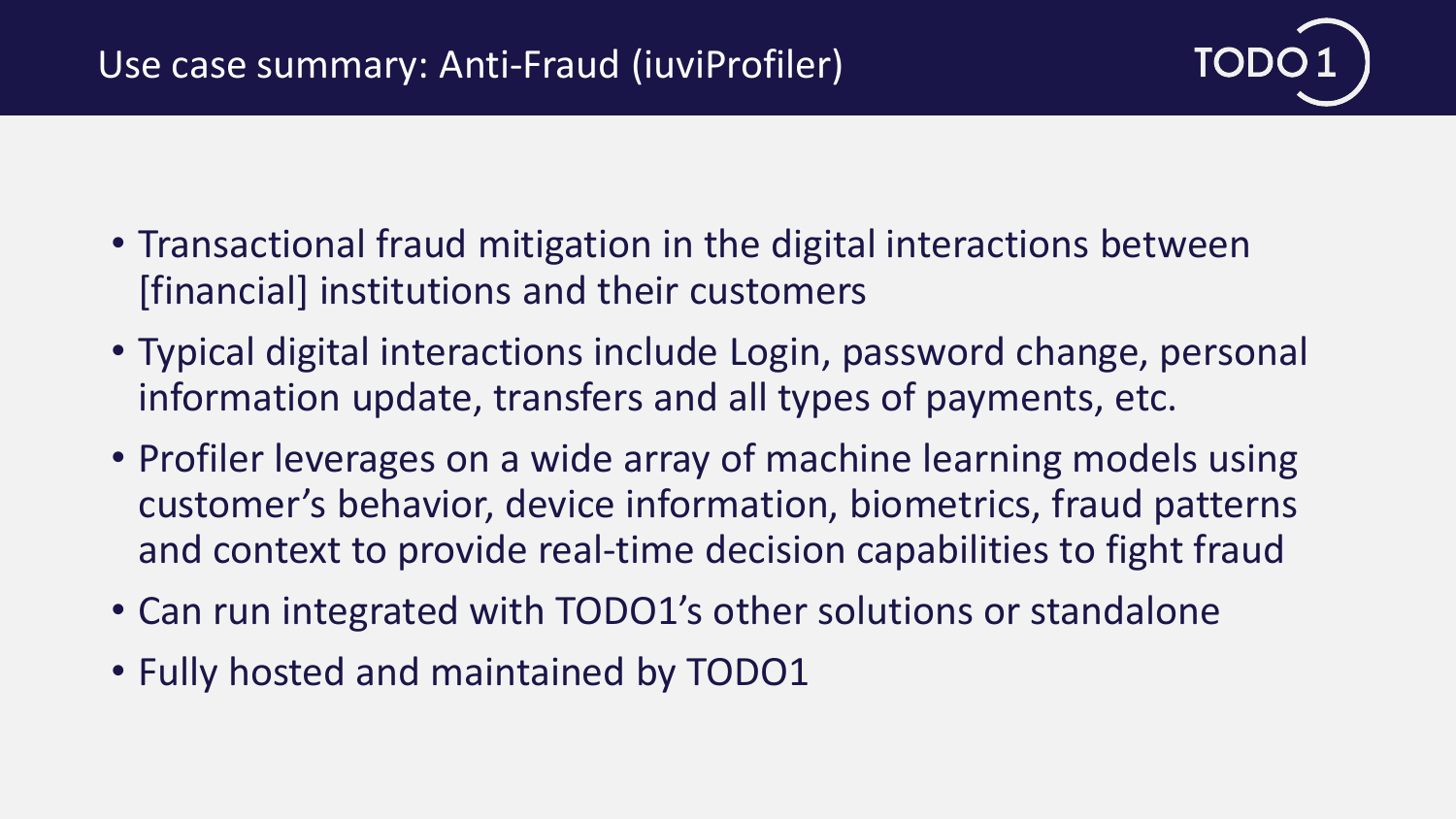

- Significant transactional/behavioral/device/biometrical FRAUD data is hard to get
- Feature engineering is tough
- Real-time (< 100ms) response is also hard to manage
- Sheer volume makes it even more complex (i.e. > 350 txns per sec.)
- Down time is not an option
- Scalable to accommodate wide array of institutions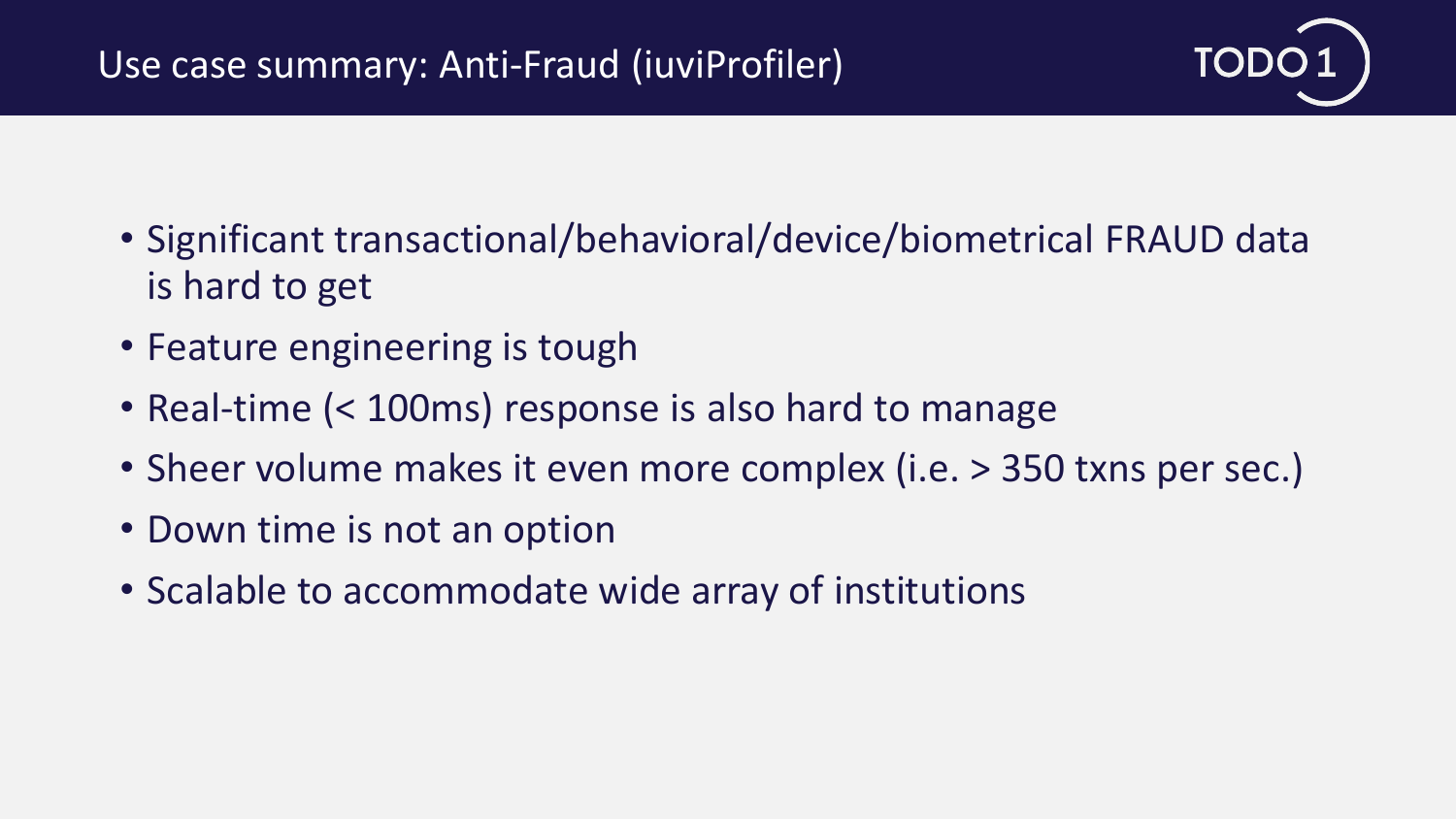

- Running Load balancer, Knime servers / Rabbit MQ / 2x Executors
- System in production in the Cloud and fully operational for the past 18 months managing 4.5+ billion transactions with NO down-time
- A Bank with 8+ million customers, peaks of 350+ transactions per second with overall improvement of +100% in detection rate at the same false positive rate vs market leader.
- Round-trip median time approx. 90ms
- …but we want to do better (faster, more efficient, scalable, safer)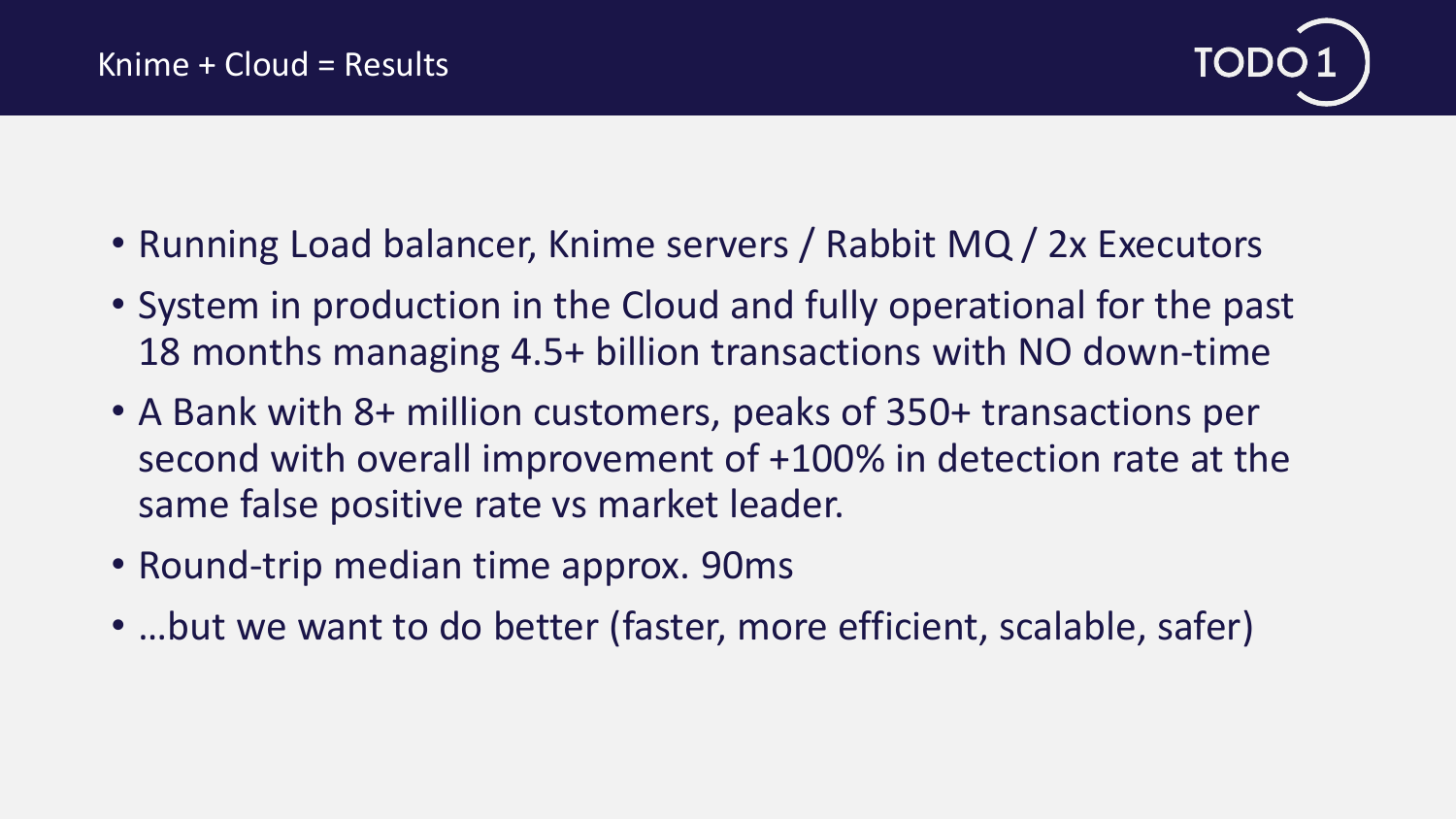

## • Opportunity:

- Transactional demand is variable w/ smooth changes
- Current setup runs over static hardware assignment w/ excess capacity
- Real-time scoring is light and does not need the *full weight* of Knime Server



#### Current Hourly Demand and Usage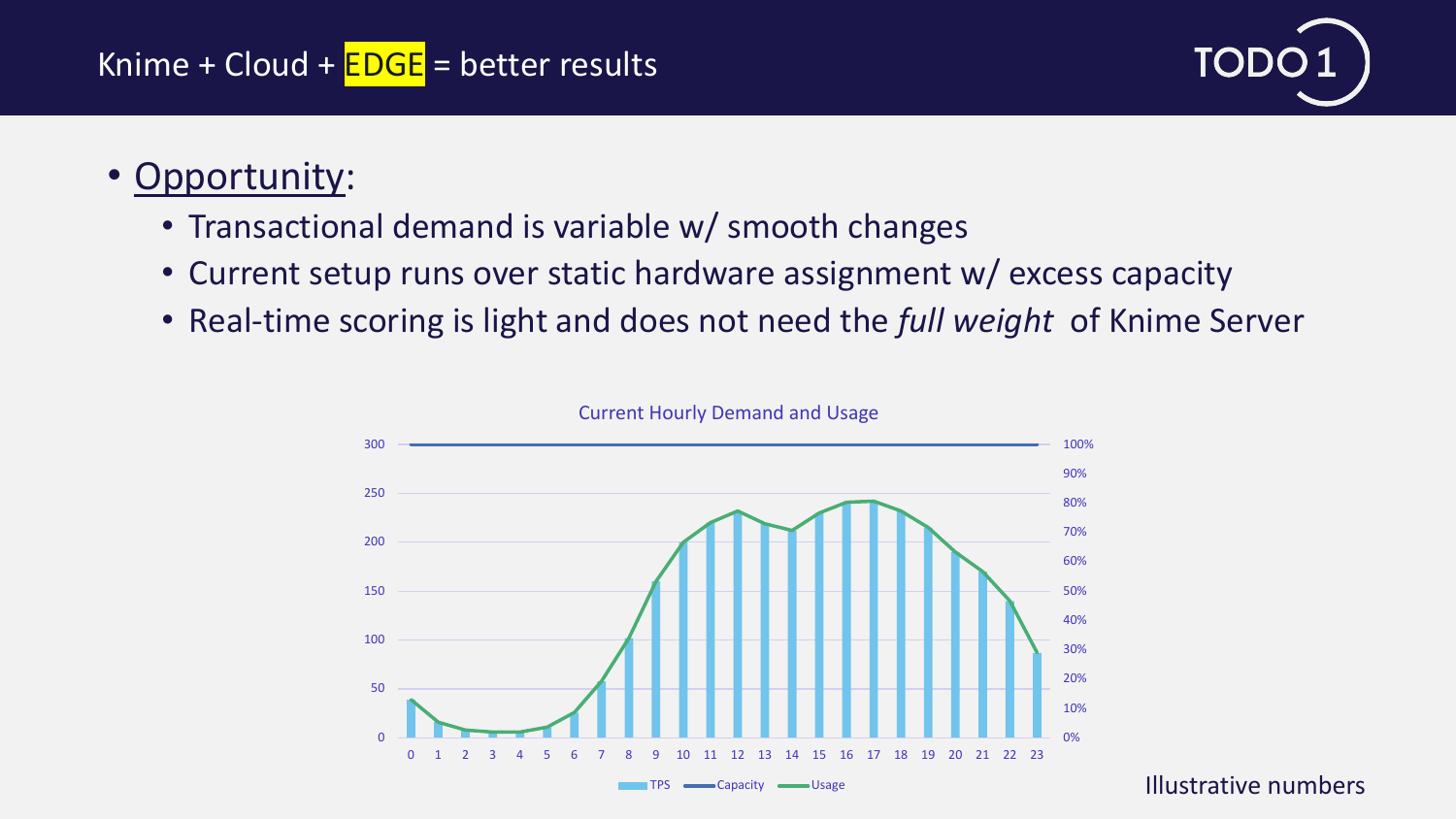

## • What we tested:

- Knime EDGE on an Azure Kubernetes Cluster (AKS) using same VM type but a fraction smaller than production
- Same workflows as production environment with real-life transactions
- Simulated ramp-up and ramp-down demand to benchmark performance

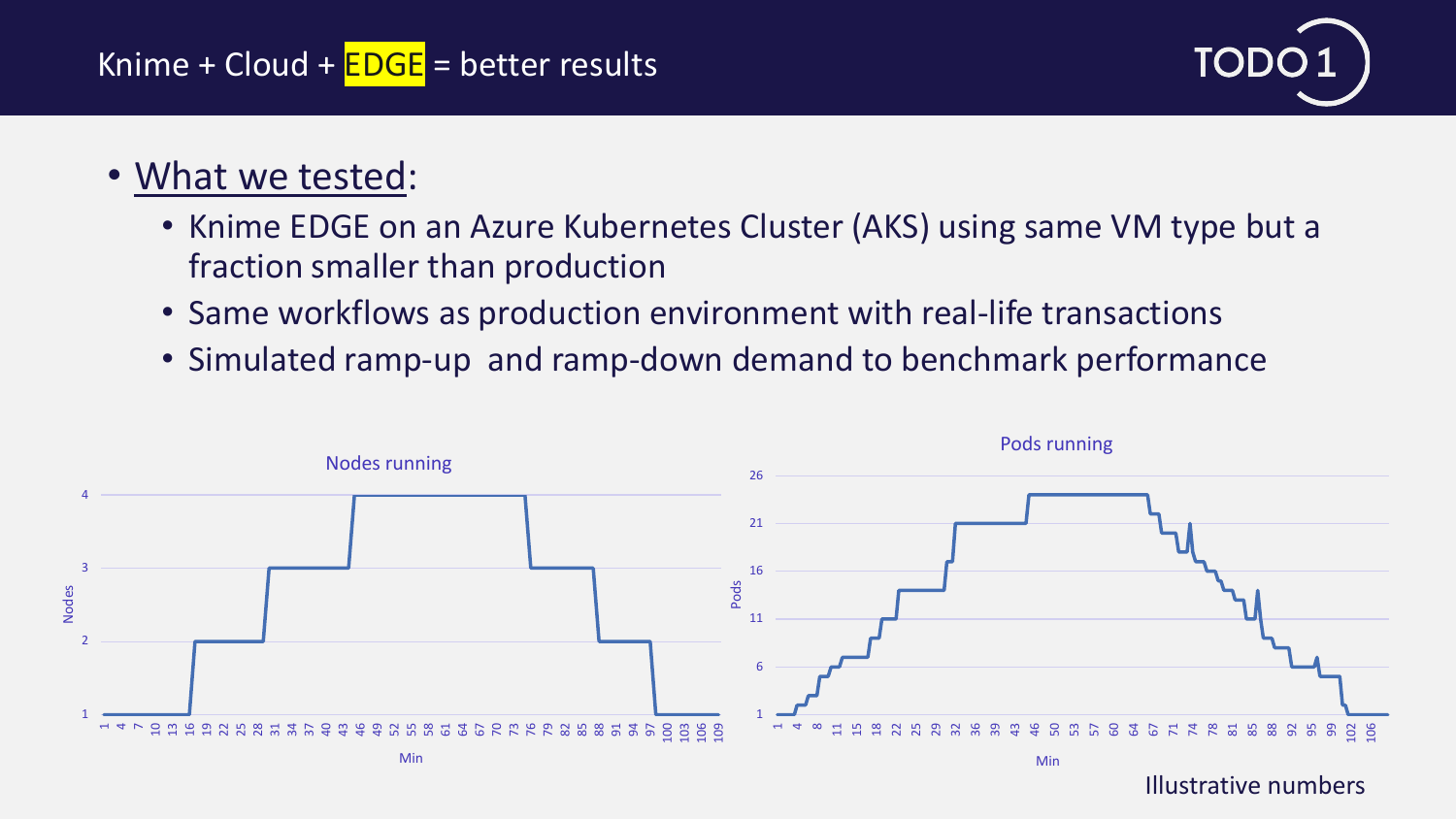

### • Results:

- Similar response time
- Same throughput with approx. 50% of the computational resources (vcpu)
- When combined with variable demand we achieve a 75% resource reduction



Potential Infrastructure Savings with Edge

#### Illustrative numbers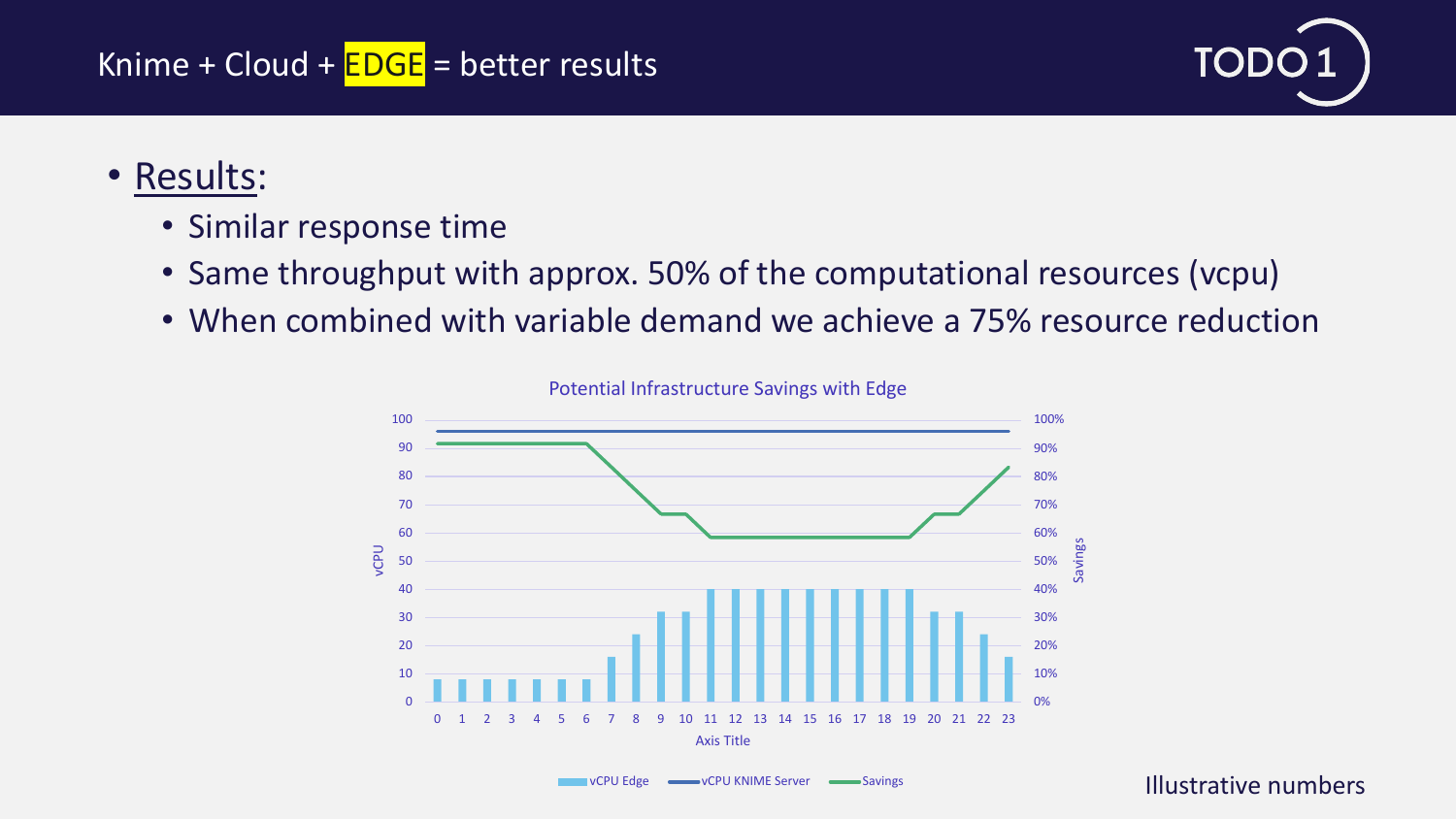

- Continue benchmarking tests (i.e. how small can the VM be ..?)
- Roll out infrastructure cost optimization
- Accommodate challenger models in production
- Improve run-time performance (proprietary nodes ?)
- New use cases
- Evangelize others in the organization